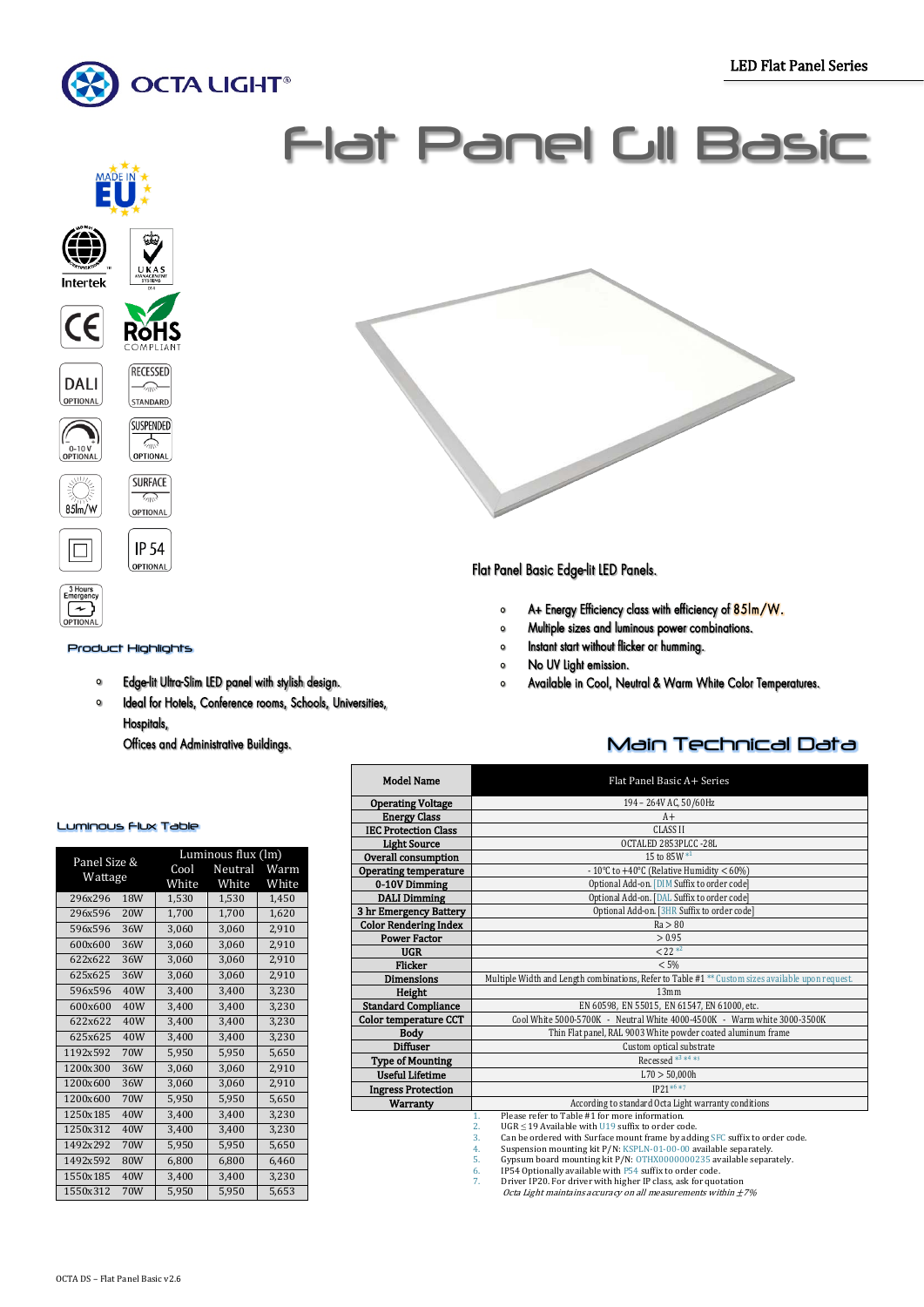## Product Selection Guide

PLN BSC LLLL WWWW PPP 8CC OPT

Product Basic Length mm Width mm Wattage CRI & CCT Add-ons Code Series See Table 1 See Table 1 See Table 1 See Table 1 See Table 1

1 – Available Sizes, Wattage & Color Temps

| Product<br>Code          | Series<br>Code                               | Length<br>mm<br>LLLL                                                                                                                                      | Width<br>mm<br><b>WWWW</b>                                                                                                                                  | Consumption<br>Watts<br>PPP                                                                                                              | CRI                | CCT<br>cc                        | Option Codes<br><b>OPT</b>                                                                                                                                  |
|--------------------------|----------------------------------------------|-----------------------------------------------------------------------------------------------------------------------------------------------------------|-------------------------------------------------------------------------------------------------------------------------------------------------------------|------------------------------------------------------------------------------------------------------------------------------------------|--------------------|----------------------------------|-------------------------------------------------------------------------------------------------------------------------------------------------------------|
| <b>PLN</b><br>Flat Panel | <b>BSC</b><br>$\cdot$<br><b>Basic Series</b> | 0296<br>0296<br>0596<br>0600<br>0622<br>625<br>0596<br>0600<br>622<br>625<br>1192<br>1200<br>1200<br>1200<br>1250<br>1250<br>1492<br>1492<br>1550<br>1550 | 0296<br>0596<br>0596<br>0600<br>622<br>625<br>0596<br>600<br>622<br>625<br>0592<br>0300<br>0600<br>0600<br>0185<br>0312.5<br>0292<br>0592<br>0185<br>0312.5 | 018<br>020<br>036<br>036<br>036<br>036<br>040<br>040<br>040<br>040<br>070<br>036<br>036<br>070<br>040<br>040<br>070<br>080<br>040<br>070 | 8:<br>$Ra \geq 80$ | 57:5700K<br>40:4000K<br>30:3000K | $DIM: 0-10V$ Dimming<br>DAL : DALI Dimming.<br>3HR: 3 Hour Emergency Battery<br>SFC: Surface Mount model.<br>U19: UGR $\leq$ 19 Model.<br>P54: IP54 Rating. |

Examples of specific product selection: Coding: PLNBSC02960296018857

Examples of specific product series.<br>Coding:<br>Type: Flat Panel Basic Series, 296x296mm, 18W, Ra ≥ 80, 5700 Color Temperature

Coding: PLNBSC02960596020845 U19 3HR<br>Type: Flat Panel Basic Series, 296x596mm Type: Flat Panel Basic Series, 296x596mm, 20W, Ra ≥ 80, 4500 Color Temperature with UGR ≤ 19 and 3 Hour Battery.





2 - Light Distribution Curve

### 3 – Surface Mounting Kit Mechanical Dimensions

| Luminaire type                |      |      |      |               |
|-------------------------------|------|------|------|---------------|
|                               | L(mm | W/mm | H/mm | Mounting type |
| LNBSC06000600XXX8XX SFC<br>DĪ | 604  | 603  |      | Surface       |

### Disclaimer

Octa Light Bulgaria reserves the right to make changes in specifications without notice. Always make sure to use the most recent release.